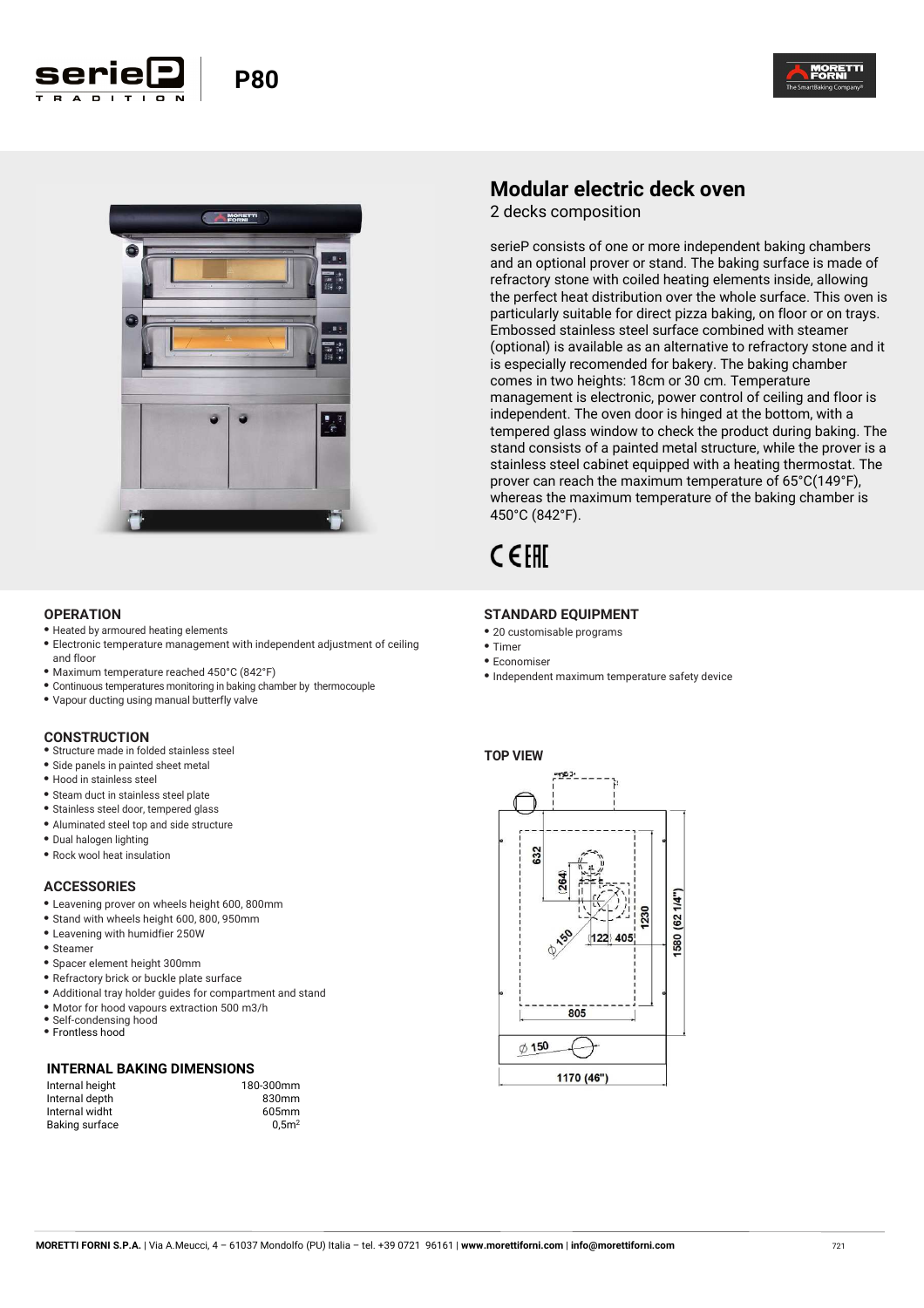

## **1 baking chamber height 18cm**

(assembled with stand height 950mm)







**NOTE:** The dimensions indicated in the views are in millimeters.

620mm 1941mm 1170mm  $211kq$ 

| Ø8                   | $3/4$ " male        | Ø16                     | Ø150             |
|----------------------|---------------------|-------------------------|------------------|
| steamer water outlet | steamer water inlet | hood condensate exhaust | steam exhaust    |
| M6                   | Ø12                 | fairleads               | Steamer 1600W    |
| equipotential screws | condensate exhaust  |                         | (see data sheet) |

## **DIMENSIONS**

| <b>External height</b> |  |
|------------------------|--|
| External depth         |  |
| External width         |  |
| Weight                 |  |

## **TOTAL BAKING CAPACITY**

Tray (600x400)mm 4 Pizza diameter 300mm 9 Pizza diameter 450mm 3

|  | <b>SHIPPING INFORMATION</b> |
|--|-----------------------------|
|--|-----------------------------|

|            | Packed in wooden crate                                |        |               |  |
|------------|-------------------------------------------------------|--------|---------------|--|
| Height     |                                                       |        | 870mm         |  |
| Depth      |                                                       |        | 2141mm        |  |
| Width      |                                                       | 1370mm |               |  |
| Weight     |                                                       |        | $(211+50)$ kg |  |
|            | When combined with leavening<br>compartment or stand: |        |               |  |
| Max height |                                                       |        | 1820mm        |  |
| Max weight |                                                       |        | $(305+60)$ kg |  |
|            |                                                       |        |               |  |

## **FEEDING AND POWER**

| Standard feeding                              |                              |
|-----------------------------------------------|------------------------------|
| A.C. V400 3N                                  |                              |
| Feeding on request                            |                              |
| A.C. V <sub>230</sub> 3                       |                              |
| Frequency                                     | 50/60Hz                      |
| Max power                                     | 11kW                         |
| *Average power cons                           | 5,5kWh                       |
| Connecting cable for each chamber             |                              |
| type H07RN-F                                  |                              |
|                                               | 5x4mm <sup>2</sup> (V400 3N) |
| 4x6mm <sup>2</sup> (V2303)                    |                              |
| Power supply (optional prover)                |                              |
| A.C. V230 1N 50/60 Hz                         |                              |
| Max power                                     | 1,5kW                        |
| *Average power cons                           | 0,8kWh                       |
| Conn. Cable type H07RN-F 3x1,5mm <sup>2</sup> |                              |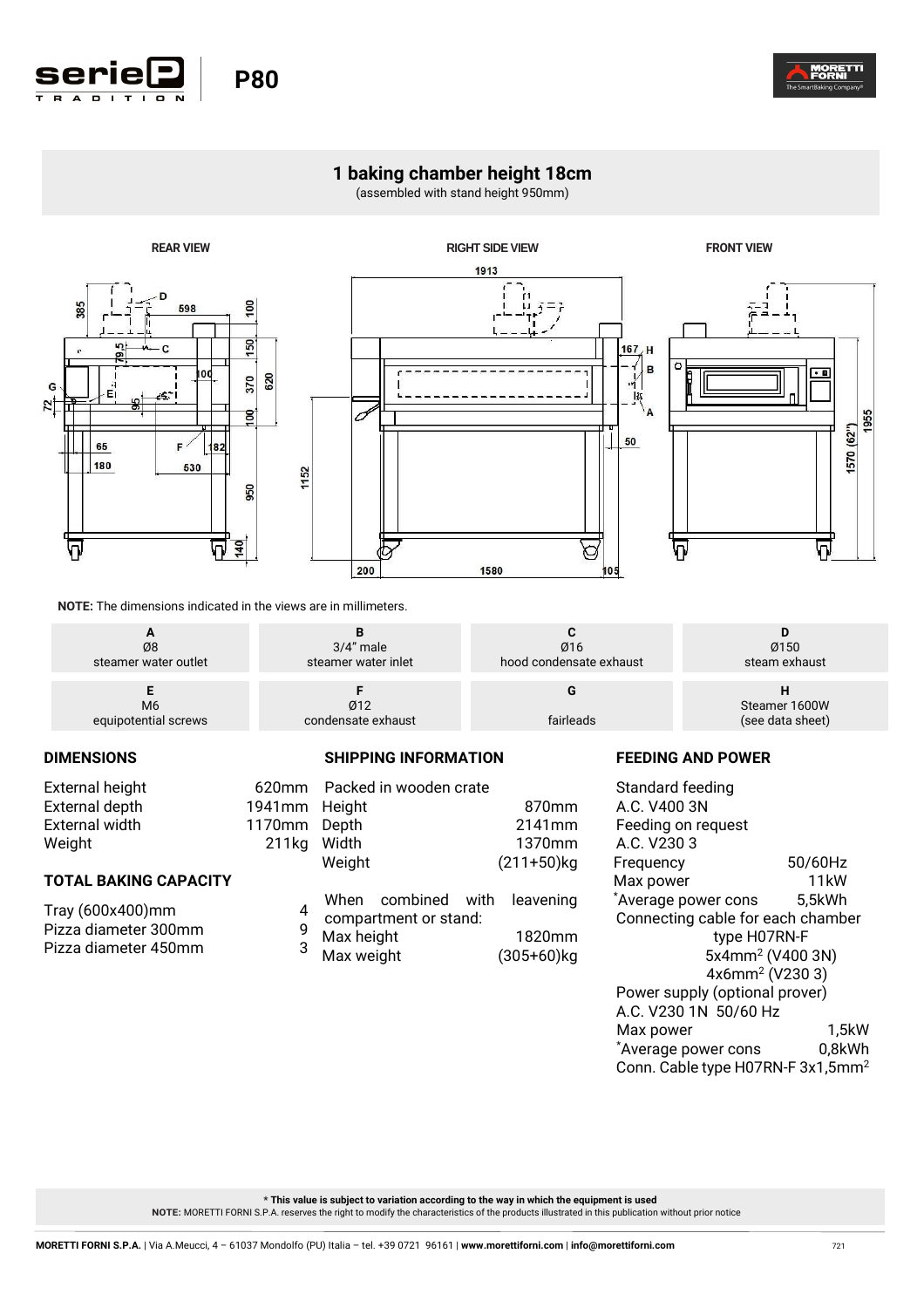

## **2 baking chambers height 18cm**

(assembled with prover height 800mm)



**NOTE:** The dimensions indicated in the views are in millimeters.

| Ø8                   | $3/4$ " male        | Ø16                     | Ø150             |
|----------------------|---------------------|-------------------------|------------------|
| steamer water outlet | steamer water inlet | Hood condensate exhaust | steam exhaust    |
| M <sub>6</sub>       | Ø12                 | fairleads               | Steamer 1600W    |
| equipotential screws | condensate exhaust  |                         | (see data sheet) |

## **DIMENSIONS**

| External height | 990mm  |
|-----------------|--------|
| External depth  | 1941mm |
| External width  | 1170mm |
| Weight          | 347kg  |
|                 |        |

## **TOTAL BAKING CAPACITY**

| Tray (600x400)mm     | 8  |
|----------------------|----|
| Pizza diameter 300mm | 18 |
| Pizza diameter 450mm | 6  |

| 990 <sub>mm</sub> | Packed in wooden crate |               |
|-------------------|------------------------|---------------|
| 1941mm            | Height                 | 1240mm        |
| 1170mm            | Depth                  | 2141mm        |
| 347kg             | Width                  | 1370mm        |
|                   | Weight                 | $(347+60)$ kg |
|                   |                        |               |
|                   | When combined with     | leavening     |
| 8                 | compartment or stand:  |               |
| 18                | Max height             | 2200mm        |
| 6                 | Max weight             | (441+70)kg    |

**SHIPPING INFORMATION** 

## **FEEDING AND POWER**

Standard feeding A.C. V400 3N Feeding on request A.C. V230 3 Frequency 50/60Hz<br>
Max power 22kW Max power 22kW<br>
\*Average power cons 11kWh \*Average power cons Connecting cable for each chamber type H07RN-F 5x4mm<sup>2</sup> (V400 3N) 4x6mm<sup>2</sup> (V230 3) Power supply (optional prover) A.C. V230 1N 50/60 Hz Max power 1,5kW \*Average power cons 0,8kWh Conn. Cable type H07RN-F  $3x1,5mm^2$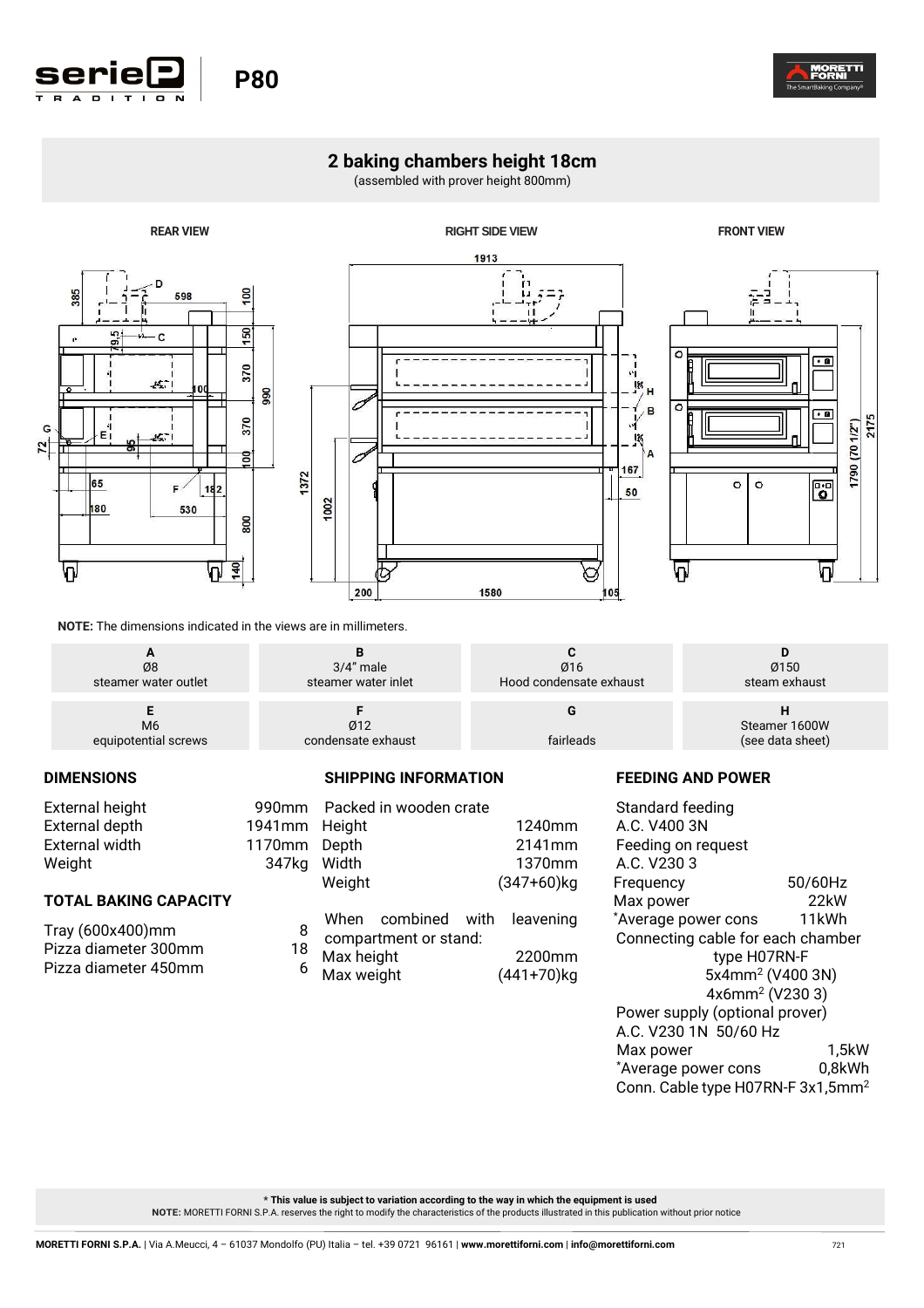

## **3 baking chambers height 18cm**

(assembled with prover height 600mm)



**NOTE:** The dimensions indicated in the views are in millimeters.

**Seriel** | P80

| Ø8                   | $3/4$ " male        | Ø16                     | Ø150             |
|----------------------|---------------------|-------------------------|------------------|
| steamer water outlet | steamer water inlet | Hood condensate exhaust | steam exhaust    |
| M <sub>6</sub>       | Ø12                 | fairleads               | Steamer 1600W    |
| equipotential screws | condensate exhaust  |                         | (see data sheet) |

### **DIMENSIONS**

| External height |               | 1360mm Packed in wooden crate |
|-----------------|---------------|-------------------------------|
| External depth  | 1941mm Height |                               |
| External width  | 1170mm Depth  |                               |
| Weight          | 483ka Width   |                               |

## **TOTAL BAKING CAPACITY**

| Tray (600x400)mm     | 12 |
|----------------------|----|
| Pizza diameter 300mm | 27 |
| Pizza diameter 450mm | g  |

| 1941mm Height<br>1170mm<br>483kg Width | Depth<br>Weight          |                                                       | 1610mm<br>2141mm<br>1370mm<br>$(483+70)$ kg |
|----------------------------------------|--------------------------|-------------------------------------------------------|---------------------------------------------|
| 12<br>$\overline{27}$<br>9             | Max height<br>Max weight | When combined with leavening<br>compartment or stand: | 2560mm<br>(570+80)kg                        |

**SHIPPING INFORMATION** 

## **FEEDING AND POWER**

Standard feeding A.C. V400 3N Feeding on request A.C. V230 3 Frequency 50/60Hz Max power 33kW \*Average power cons 16,5kWh Connecting cable for each chamber type H07RN-F 5x4mm<sup>2</sup> (V400 3N) 4x6mm<sup>2</sup> (V230 3) Power supply (optional prover) A.C. V230 1N 50/60 Hz Max power 1,5kW \*Average power cons 0,8kWh Conn. Cable type H07RN-F 3x1,5mm<sup>2</sup>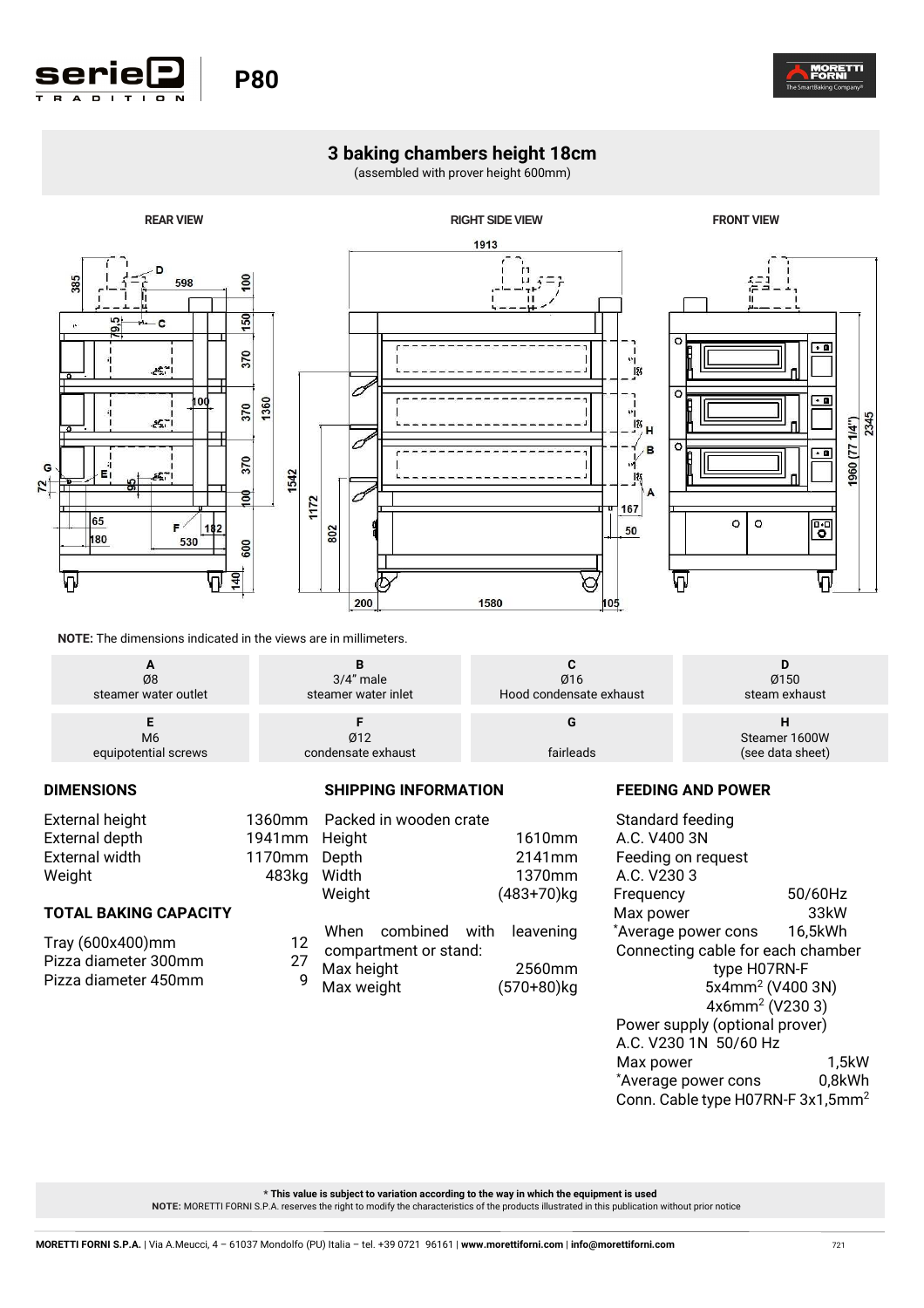

# **Seriel** | P80

## **2 baking chambers height 18+30 cm**

(assembled with prover height 800mm)



**NOTE:** The dimensions indicated in the views are in millimeters.

| Ø8                   | $3/4$ " male        | Ø16                     | Ø150             |
|----------------------|---------------------|-------------------------|------------------|
| steamer water outlet | steamer water inlet | Hood condensate exhaust | steam exhaust    |
| M <sub>6</sub>       | Ø12                 | fairleads               | Steamer 1600W    |
| equipotential screws | condensate exhaust  |                         | (see data sheet) |

### **DIMENSIONS**

| External height |  |
|-----------------|--|
| External depth  |  |
| External width  |  |
| Weight          |  |

## **TOTAL BAKING CAPACITY**

| Tray (600x400)mm     | 8  |
|----------------------|----|
| Pizza diameter 300mm | 18 |
| Pizza diameter 450mm | 6  |

|             | 1110mm Packed in wooden crate               |               |
|-------------|---------------------------------------------|---------------|
| 1941mm      | Height                                      | 1360mm        |
| 1170mm      | Depth                                       | 2141mm        |
| 370kg Width |                                             | 1370mm        |
|             | Weight                                      | $(370+60)$ kg |
| 8           | When combined with<br>compartment or stand: | leavening     |
| 18          | Max height                                  | 2320mm        |
| 6           | Max weight                                  | (470+70)kg    |

## **FEEDING AND POWER**

Standard feeding A.C. V400 3N Feeding on request A.C. V230 3 Frequency 50/60Hz Max power 22kW \*Average power cons 22kWh Connecting cable for each chamber type H07RN-F 5x4mm<sup>2</sup> (V400 3N) 4x6mm<sup>2</sup> (V230 3) Power supply (optional prover) A.C. V230 1N 50/60 Hz Max power 1,5kW<br>
\*Average power cons 0.8kWh \*Average power cons Conn. Cable type H07RN-F  $3x1,5mm^2$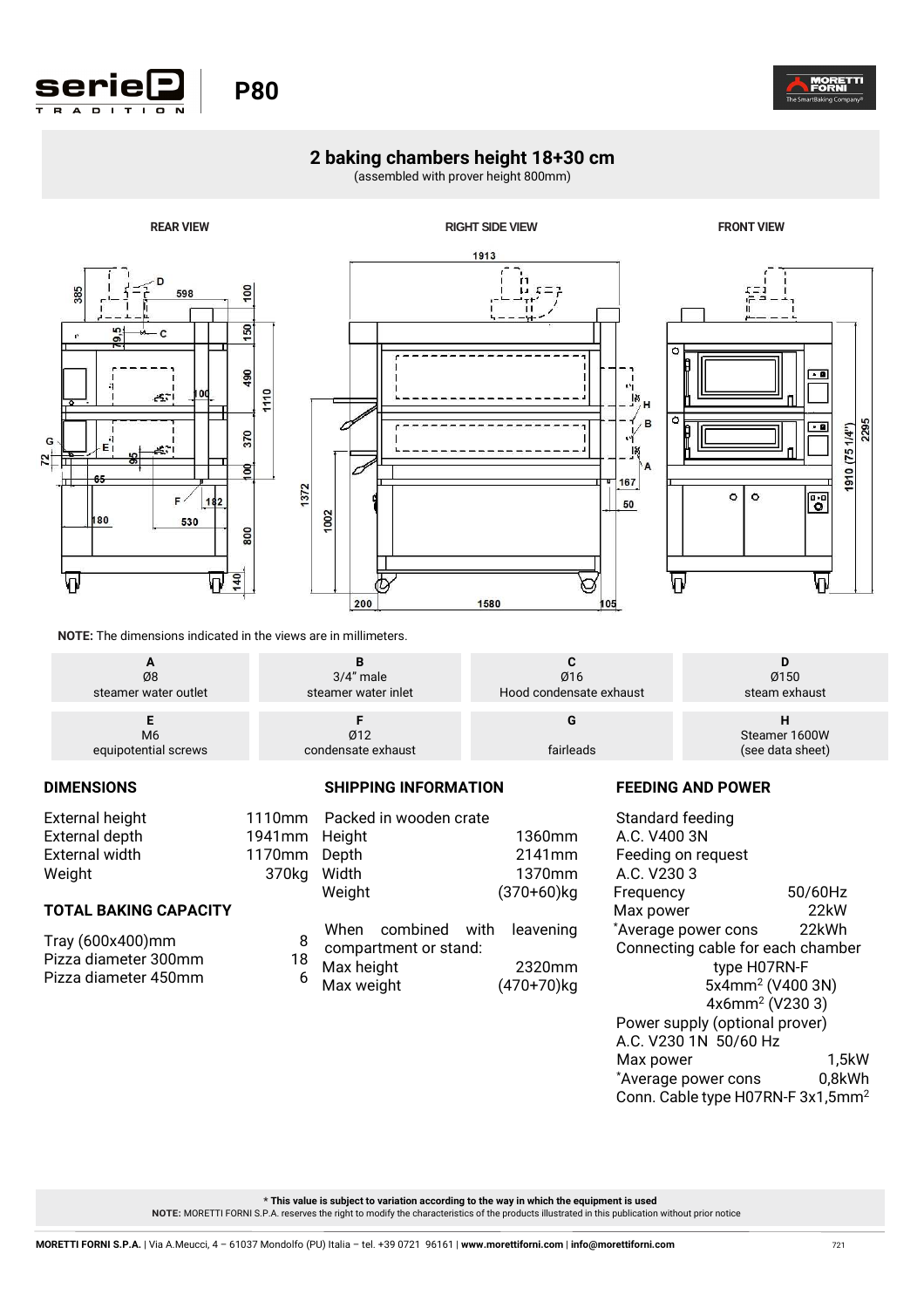

## **3 baking chambers height 18+18+30 cm**

(assembled with stand prover 600mm)



**NOTE:** The dimensions indicated in the views are in millimeters.

| Ø8                                     | $3/4"$ male               | Ø16                     | Ø150          |
|----------------------------------------|---------------------------|-------------------------|---------------|
| steamer water outlet                   | steamer water inlet       | Hood condensate exhaust | steam exhaust |
| M <sub>6</sub><br>equipotential screws | Ø12<br>condensate exhaust | fairleads               |               |

**SHIPPING INFORMATION** 

## **DIMENSIONS**

Pizza diameter 450mm 9

| External height              |               | 1480mm Packed in wooden crate                            |            |
|------------------------------|---------------|----------------------------------------------------------|------------|
| External depth               | 1941mm Height |                                                          | 1730mm     |
| External width               | 1170mm Depth  |                                                          | 2141mm     |
| Weight                       | 505kg         | Width                                                    | 1370mm     |
|                              |               | Weight                                                   | (505+70)kg |
| <b>TOTAL BAKING CAPACITY</b> |               |                                                          |            |
| Tray (600x400)mm             |               | When combined with leavening<br>12 compartment or stand: |            |

Pizza diameter 300mm 27<br>Pizza diameter 450mm 9

- Max height 2680mm
- Max weight (595+80)kg

## **FEEDING AND POWER**

Standard feeding A.C. V400 3N Feeding on request A.C. V230 3 Frequency 50/60Hz Max power 33kW \*Average power cons 16,5kWh Connecting cable for each chamber type H07RN-F 5x4mm<sup>2</sup> (V400 3N) 4x6mm<sup>2</sup> (V230 3) Power supply (optional prover) A.C. V230 1N 50/60 Hz Max power 1,5kW<br>
Average power cons 0.8kWh \*Average power cons Conn. Cable type H07RN-F  $3x1,5mm^2$